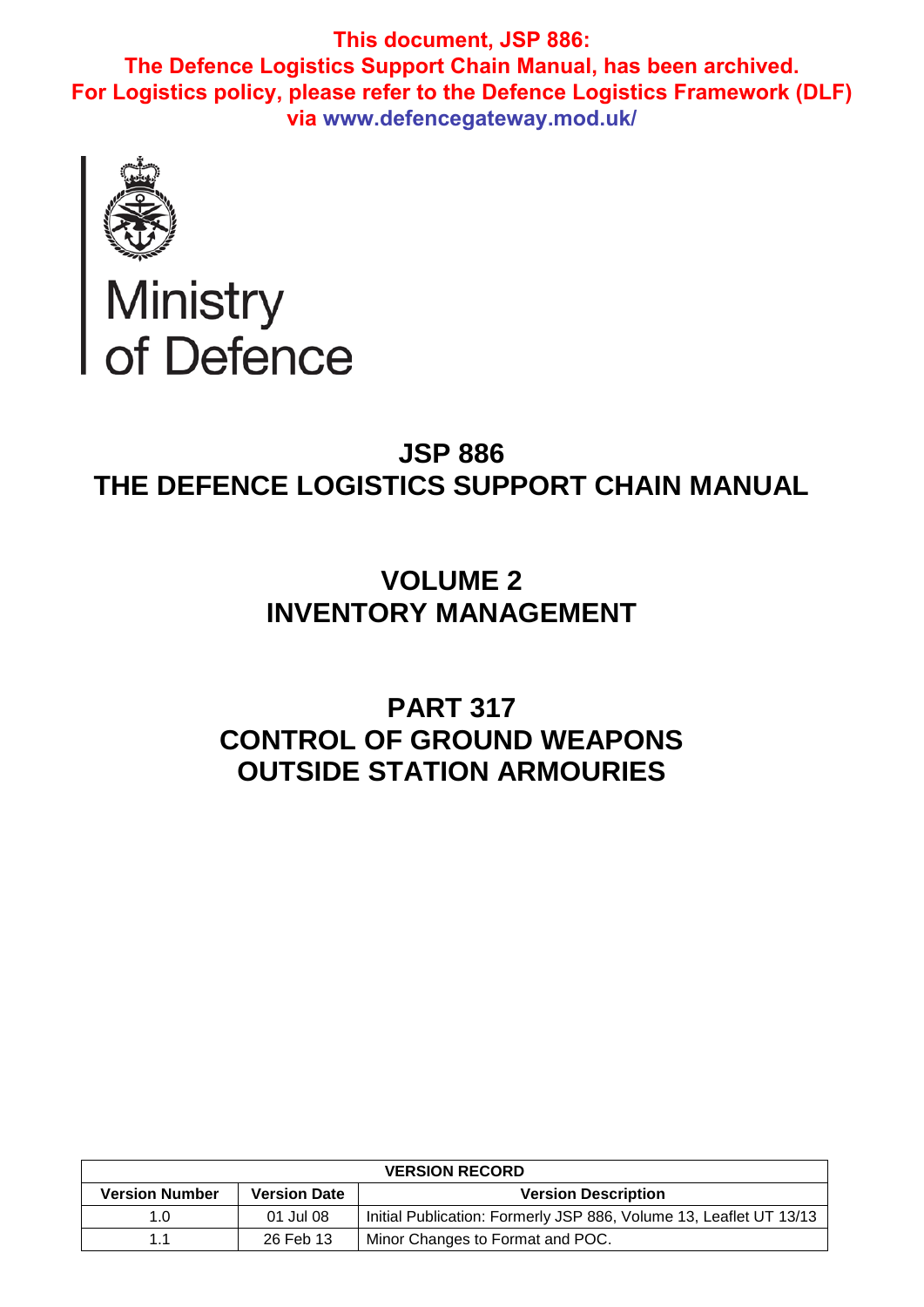#### **Contents**:

| CHAPTER 1: CONTROL OF GROUND WEAPONS OUTSIDE STATION ARMOURIES3           |  |
|---------------------------------------------------------------------------|--|
|                                                                           |  |
|                                                                           |  |
|                                                                           |  |
| ANNEX A: ACCOUNTING FOR GROUND WEAPONS ISSUED OUTSIDE A STATION ARMOURY 4 |  |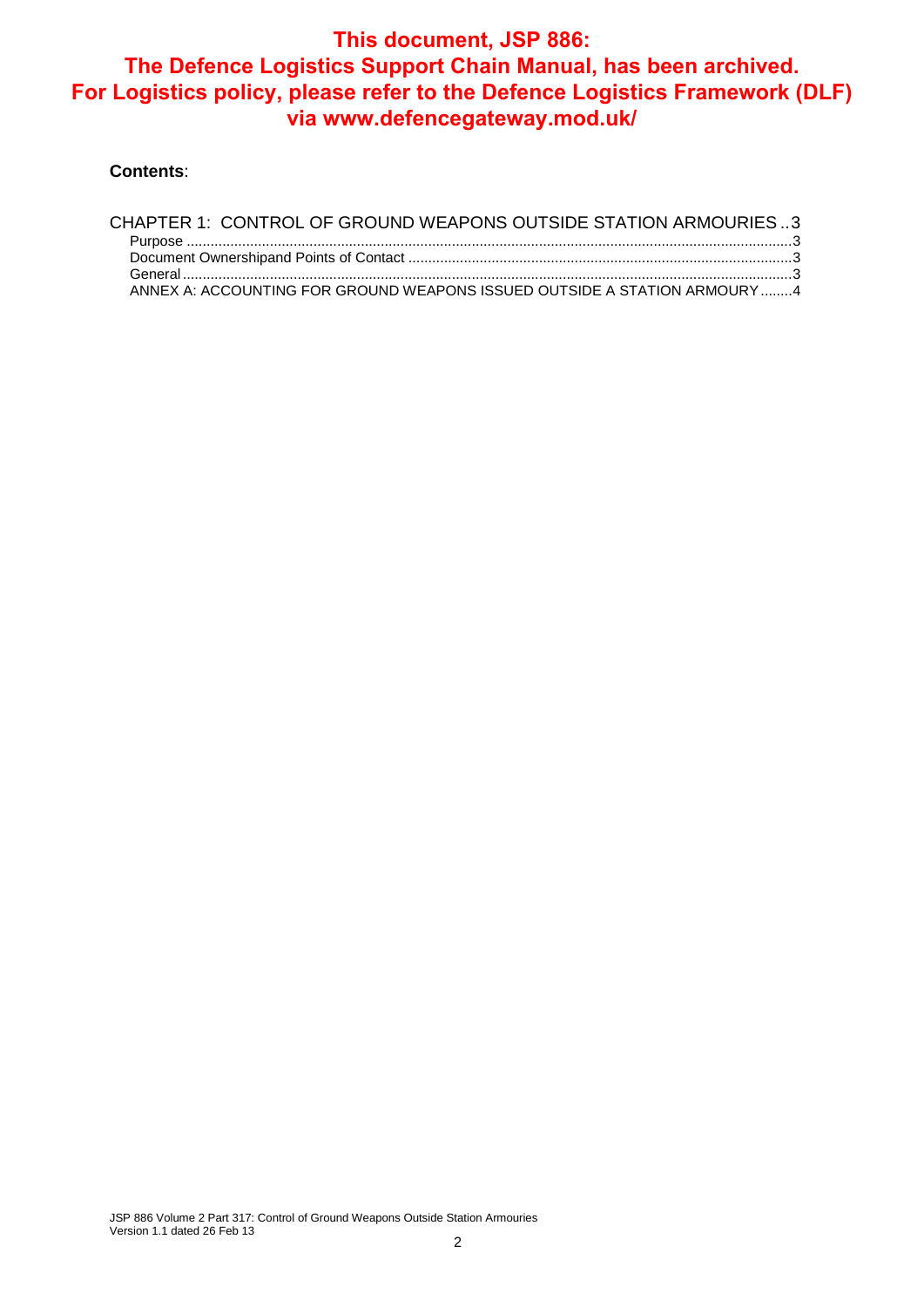### **CHAPTER 1: CONTROL OF GROUND WEAPONS OUTSIDE STATION ARMOURIES**

#### **PURPOSE**

1. The purpose of this leaflet is to provide concise and coherent instructions for the proper control of ground weapons outside of station armouries when issued to individuals or formed units for use on exercises, as part of routine training or on operations.

#### **DOCUMENT OWNERSHIPAND POINTS OF CONTACT**

- 2. This document is sponsored by DES JSC SCM-SCPol-Conv2.
	- a. The Sponsor contact details, for questions regarding technical content are:

DESJSCSCM-SCPol-Conv2. Tel: Mil: 9679 Ext 81381. Civ: 030679 81381.

b. For questions regarding presentation and accessibility of this document contact the Document Editor:

DES JSC SCM-SCPol Editorial Team. Tel: Mil: 9679 Ext 80953. Civ: 030 679 80953.

#### **GENERAL**

3. The procedures for the control and accounting of ground weapons within station armouries are already adequately covered in the following instructions:

a. JSP 886 Volume 6 Part 2, Volume 6 Part 5, Volume 4 Part 316 and Volume 4 Part 324.

- b. AP110K-0001-2(R)1.
- c. JSP 440 Volume 1 Part 7, Section 7.

4. In the context of this leaflet, ground weapons are defined as any of the following types of weapon used by the RAF:

a. Small arms up to 20mm calibre, including those adapted for installation in aircraft or helicopters.

- b. Ground defence weapons.
- c. Vehicle mounted weapons.

5. A formed unit is deemed to be a detachment of station personnel, or a lodger unit, who will ultimately return to the consignor station at the end of an operational deployment.

6. Annex A details the procedures that are to be used for the control and accounting of infantry weapons when they are required to be issued from the station armoury.